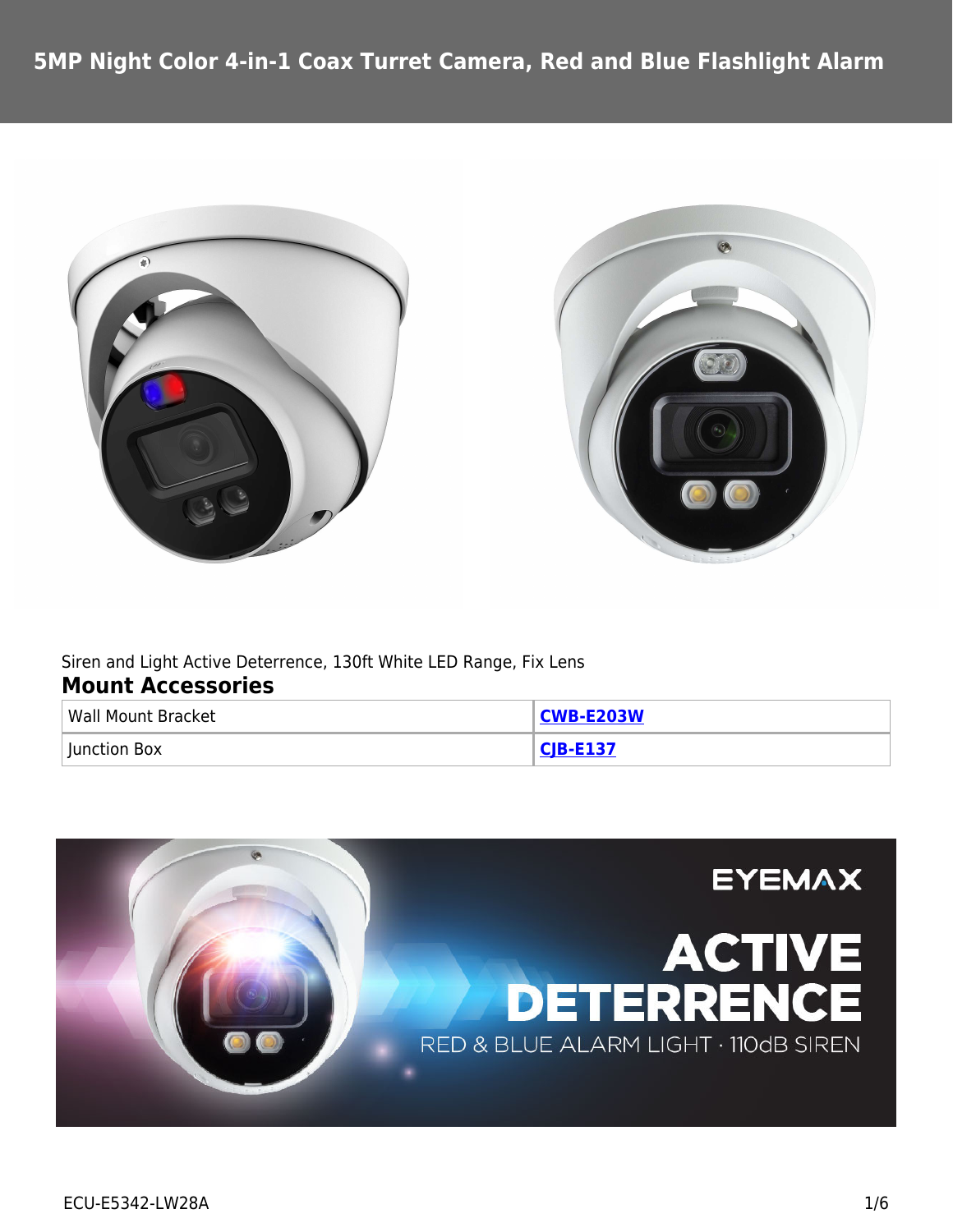### **System Overview**

This model supports active deterrence feature which warns off intruders with red blue light and siren even before users are aware of the incident. It is able to alert intruder accurately by SMD Plus or Perimeter Protection of Eyemax DVR. This camera is an ideal choice for applications which require intrusion protect and video verification, such as courtyards, offices, warehouses, stores.

# **4 Signals over 1 Coaxial Cable**

HDCVI technology supports 4 signals to be transmitted over 1 coaxial cable simultaneously, such as video, data and power. Dual-way data transmission allows the HDCVI camera to interact with the DVR, such as sending control signal or triggering alarm. Moreover, HDCVI technology supports PoC for construction flexibility.

## **Long Distance Transmission**

HDCVI technology guarantees real-time transmission at long distance without any loss. It supports up to 700 m (~2300ft) transmission for 5MP HD video overcoaxial cable, and up to 300 m (~980ft) over UTP cable.

# **Simplicity**

HDCVI technology inherits the born feature of simplicity from traditional analog surveillance system, making itself a best choice for investment protection. HDCVI system can seamlessly upgrade the traditional analog system without replacing existing coaxial cabling. The plug and play approach enables full HD video surveillance without the hassle of con-figuring a network.

## **Active Deterrence**

Active deterrence is to warn off intruders actively with red blue light and siren even before users are aware of the incidence. Once an intrusion is detected, the red blue light will flash and the siren will buzzer to alert the intruder. The content of siren is configurable.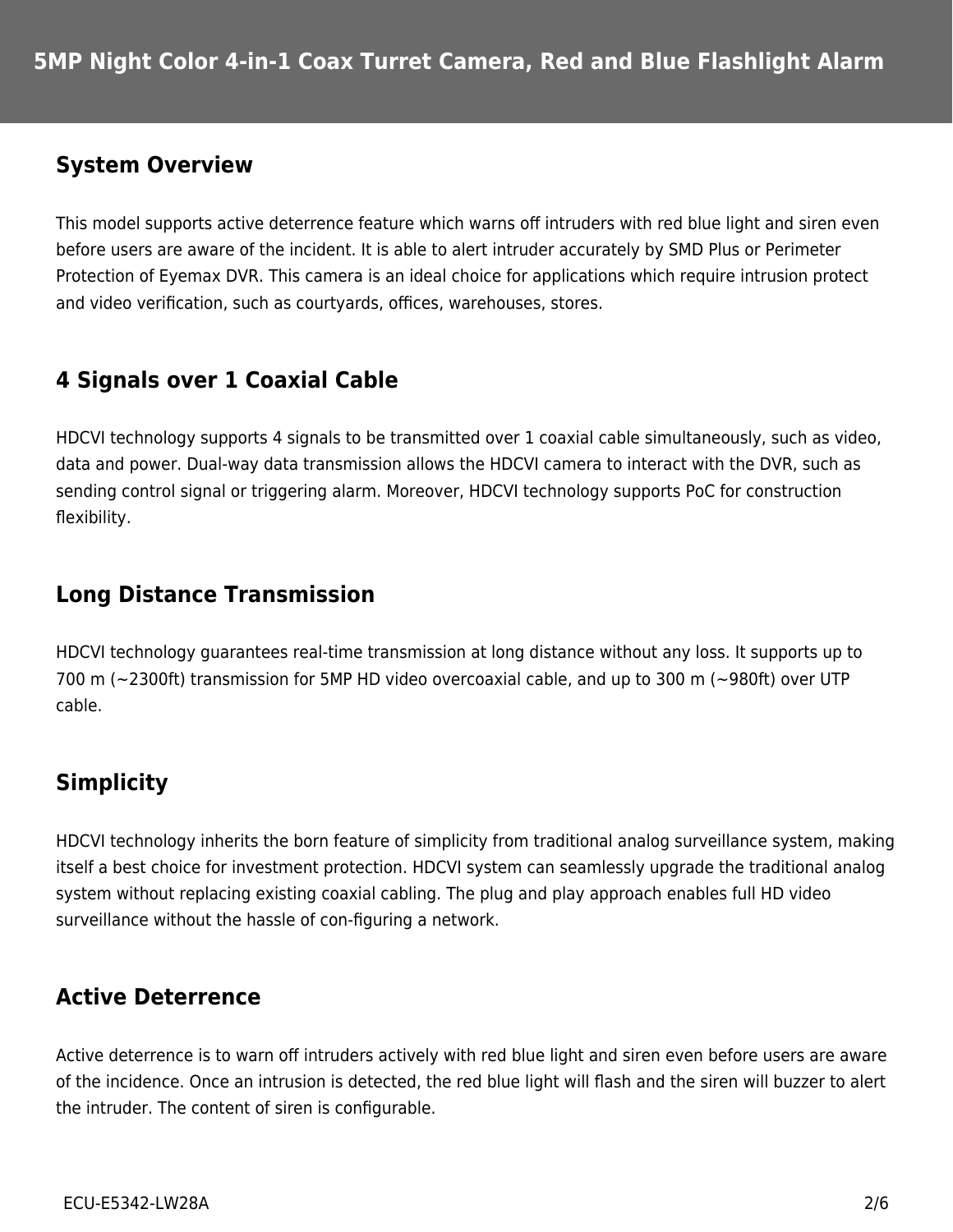## **Night Color**

The camera adopts F1.2 large aperture lens and 1/2.7" high perfor-mance sensor. With higher amount of absorbed light and advanced image processing algorithm, the camera can be able to present 24/7 colored image that provides color details to accurately identify people or objects in low light conditons.

## **Warm Supplemental lights**

With two warm supplemental LED lights, the camera is able to provide a colorful and vivid image even in total darkness. It also provides visible by default, the camera is set to smart light mode, in which the camera can automatically adjust the exposure time and light sensitivity simultane-ously to avoid overexposure of the objects in the image center. Also, the sensitivity and intensity of the LED lights can be remotely controlled by OSD menu.

## **Protection**

The camera's outstanding reliability is unsurpassed due to its rugged de-sign.The camera is protected against water and dust with IP67, making it suitable for indoor or outdoor environments. Supporting  $\pm 30\%$ input voltage tolerance, this camera suits even the most unstable power supply conditions. Its 4KV lightning rating provides protection against the camera and its structure from the effects of lightning.

#### **Easy Installation**

HDCVI quick-to-install eyeball adopts quick-to-install pedestal, which can achieve easier installation than conventional eyeball. Quick-to-install camera reduces time and labor costs.

## **FEATURES**

- 24/7 color imaging
- Active deterrence with red blue light,
- siren and alarm out interface
- Quick-to-install eyeball save installation time.
- Max. 20 fps@5MP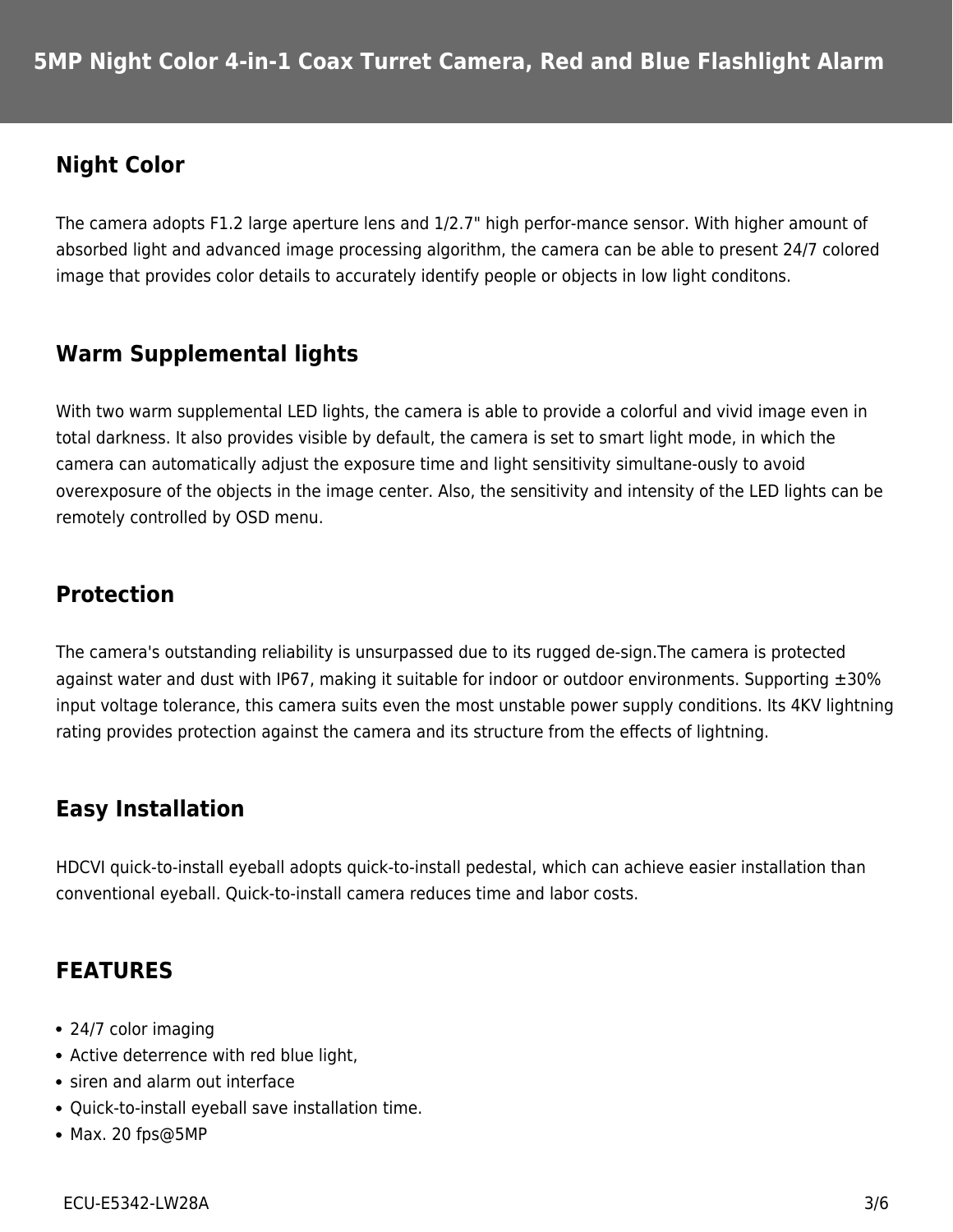- 2.8 mm fixed lens
- 40 m (~130ft) illumination distance
- IP67, 12V±30% DC

## **SPECIFICATIONS**

| <b>Camera</b>                   |                                                                                                                          |  |
|---------------------------------|--------------------------------------------------------------------------------------------------------------------------|--|
| Image Sensor                    | 1/2.7" CMOS                                                                                                              |  |
| Max. Resolution                 | 2592 (H) × 1944 (V)                                                                                                      |  |
| Pixel                           | 5MP                                                                                                                      |  |
| <b>Scanning System</b>          | Progressive                                                                                                              |  |
| <b>Electronic Shutter Speed</b> | PAL: 1/25 s-1/100000 s NTSC: 1/30 s-1/100000 s                                                                           |  |
| S/N Ratio                       | $>65$ dB                                                                                                                 |  |
| Min. Illumination               | 0.005 Lux/F1.2, 0 Lux warm light on                                                                                      |  |
| <b>Illumination Distance</b>    | 40 m (131.2 ft)                                                                                                          |  |
| <b>Illumination Type</b>        | Warm light                                                                                                               |  |
| Illuminator On/Off Control      | Auto; manual                                                                                                             |  |
| <b>Illuminator Number</b>       | 2 (Warm light)                                                                                                           |  |
| Pan/Tilt/Rotation Range         | Pan: 0°-360° / Tilt: 0°-78° / Rotation: 0°-360°                                                                          |  |
| Lens                            |                                                                                                                          |  |
| Lens Type                       | Fixed-focal                                                                                                              |  |
| Mount Type                      | M12                                                                                                                      |  |
| Focal Length                    | $2.8$ mm                                                                                                                 |  |
| Max. Aperture                   | F1.2                                                                                                                     |  |
| Field of View                   | H: 98°; V: 71°; D: 129°                                                                                                  |  |
| Iris Type                       | Fixed iris                                                                                                               |  |
| <b>Close Focus Distance</b>     | 1.6 m $(5.25 ft)$                                                                                                        |  |
| <b>DORI Distance</b>            | Detect: 67.4 m / (221.1 ft)<br>Observe: 27 m / (88.6 ft)<br>Recognize: 13.5 m / (44.3 ft)<br>Identify: 6.7 m / (22.0 ft) |  |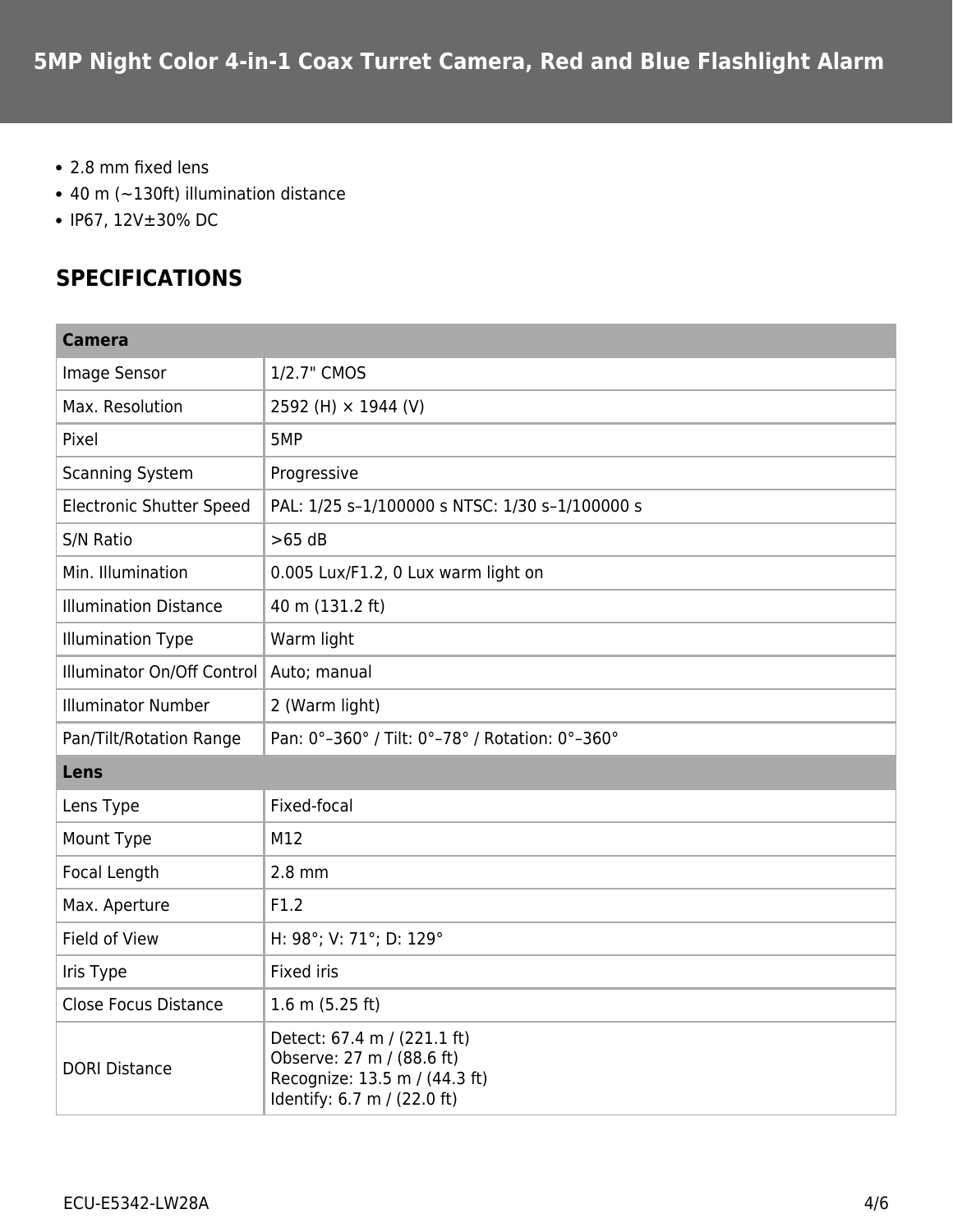| <b>Video</b>                 |                                                                                                                                                                                                                                                                                                         |  |
|------------------------------|---------------------------------------------------------------------------------------------------------------------------------------------------------------------------------------------------------------------------------------------------------------------------------------------------------|--|
| Frame Rate                   | CVI: 5M@20 fps, 4M@25 fps/30 fps, 1080p@25 fps/30 fps;<br>AHD: 5M@20 fps;<br>TVI: 5M@20 fps;<br><b>CVBS: 960H</b>                                                                                                                                                                                       |  |
| Resolution                   | 5M (2592 $\times$ 1944); 4M (2560 $\times$ 1440); 1080p (1920 $\times$ 1080); 960H (960 $\times$<br>$576/960 \times 480$                                                                                                                                                                                |  |
| <b>BLC Mode</b>              | BLC / HLC / DWDR                                                                                                                                                                                                                                                                                        |  |
| <b>WDR</b>                   | <b>DWDR</b>                                                                                                                                                                                                                                                                                             |  |
| <b>White Balance</b>         | Auto / Manual                                                                                                                                                                                                                                                                                           |  |
| <b>Gain Control</b>          | Auto / Manual                                                                                                                                                                                                                                                                                           |  |
| <b>Noise Reduction</b>       | 2D                                                                                                                                                                                                                                                                                                      |  |
| Smart Light                  | Yes                                                                                                                                                                                                                                                                                                     |  |
| Mirror                       | Off / On                                                                                                                                                                                                                                                                                                |  |
| Privacy Masking              | Off / On (8 Area, Rectangle)                                                                                                                                                                                                                                                                            |  |
| <b>Certifications</b>        |                                                                                                                                                                                                                                                                                                         |  |
| Certifications               | CE (EN55032:2015, EN61000 $\sim$ 3-2:2014, EN61000 $\sim$ 3-3:2013,<br>EN55024:2010+A1:2015, EN 55035:2017, EN50130 ~ 4:2011+A1:2014)<br>FCC (CFR 47 FCC Part 15 subpartB, ANSI C63.4 $\sim$ 2014) UL (UL60950 $\sim$<br>1+CAN/CSA C22.2 No.60950 $\sim$ 1)<br>IEC 62368 $\sim$ 1:2014 (Second Edition) |  |
| <b>Port</b>                  |                                                                                                                                                                                                                                                                                                         |  |
| Video Output                 | 1 BNC output<br>Support CVI / TVI / AHD / CVBS                                                                                                                                                                                                                                                          |  |
| Alarm out                    | 1ch alarm out                                                                                                                                                                                                                                                                                           |  |
| <b>Active Deterrence</b>     |                                                                                                                                                                                                                                                                                                         |  |
| Red/Blue Light Warning       | Flash: 5 s-30 s; frequency: high / medium / low                                                                                                                                                                                                                                                         |  |
| Sound Warning                | Audio 1/2/3; Volume: high/medium/low; duration: 5 s-30 s; 110 dB                                                                                                                                                                                                                                        |  |
| <b>Power</b>                 |                                                                                                                                                                                                                                                                                                         |  |
| Power Supply                 | 12V ±30% DC                                                                                                                                                                                                                                                                                             |  |
| <b>Power Consumption</b>     | Max 7.7W (12V DC, warm light on)                                                                                                                                                                                                                                                                        |  |
| <b>Environment</b>           |                                                                                                                                                                                                                                                                                                         |  |
| <b>Operating Temperature</b> | $-40^{\circ}$ C to +60°C ( $-40^{\circ}$ F to 140°F); <95% (non-condensation)                                                                                                                                                                                                                           |  |